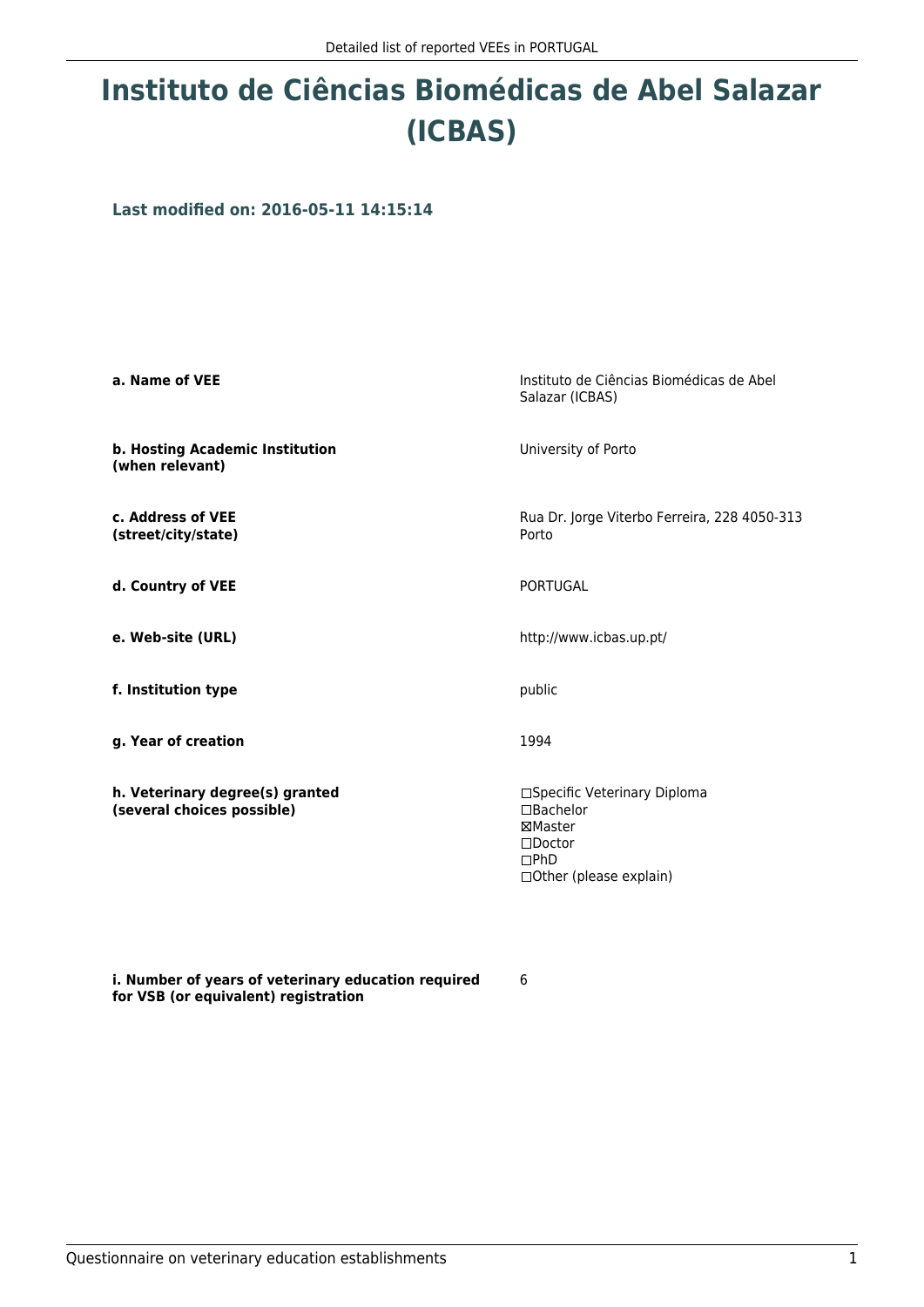## **j. Average number of veterinary students per class**

| within the establishment |
|--------------------------|
|--------------------------|

|                                                                                                   | 1st Year                                                                                                                                                              | 51-100                                                                                  |
|---------------------------------------------------------------------------------------------------|-----------------------------------------------------------------------------------------------------------------------------------------------------------------------|-----------------------------------------------------------------------------------------|
|                                                                                                   | 2d Year                                                                                                                                                               | 51-100                                                                                  |
|                                                                                                   | 3d Year                                                                                                                                                               | $0 - 50$                                                                                |
|                                                                                                   | 4th Year                                                                                                                                                              | 51-100                                                                                  |
|                                                                                                   | 5th Year                                                                                                                                                              | 101-150                                                                                 |
|                                                                                                   | 6th Year                                                                                                                                                              | 51-100                                                                                  |
|                                                                                                   | 7th Year                                                                                                                                                              |                                                                                         |
| k. Average number of veterinary graduates per year<br>from the establishment                      | 51-100                                                                                                                                                                |                                                                                         |
| I. Minimum education required for admission to the<br>establishment<br>(several choices possible) | ⊠High School University Entrance<br>Qualification<br>□Pre-Veterinary Science Diploma<br>□Pre-Veterinary Science Degree<br>□Other specific VEE entrance qualifications |                                                                                         |
| m. Is there a selection procedure at<br>(several choices possible)                                | ⊠National level<br>$\Box$ State level<br>□Establishment level                                                                                                         |                                                                                         |
| n. National accreditation/certification/approval                                                  | Yes                                                                                                                                                                   |                                                                                         |
|                                                                                                   | <b>Accrediting agency:</b>                                                                                                                                            |                                                                                         |
|                                                                                                   | <b>Name of the Agency</b>                                                                                                                                             | Agência<br>Nacional de<br>Avaliação e<br>Acreditação<br>do Ensino<br>Superior -<br>A3ES |
|                                                                                                   | <b>Address of the</b><br><b>Agency</b>                                                                                                                                | Praça de<br>Alvalade, 6 -<br>5.º Frente<br>1700-036<br>Lisboa<br>Portugal               |
|                                                                                                   | <b>Country of the</b><br><b>Agency</b>                                                                                                                                | Portugal                                                                                |
|                                                                                                   | Date granted (yyyy-<br>mm-dd)                                                                                                                                         | 2015-11-06                                                                              |
|                                                                                                   | <b>Period of validity</b><br>(years)                                                                                                                                  | 5                                                                                       |